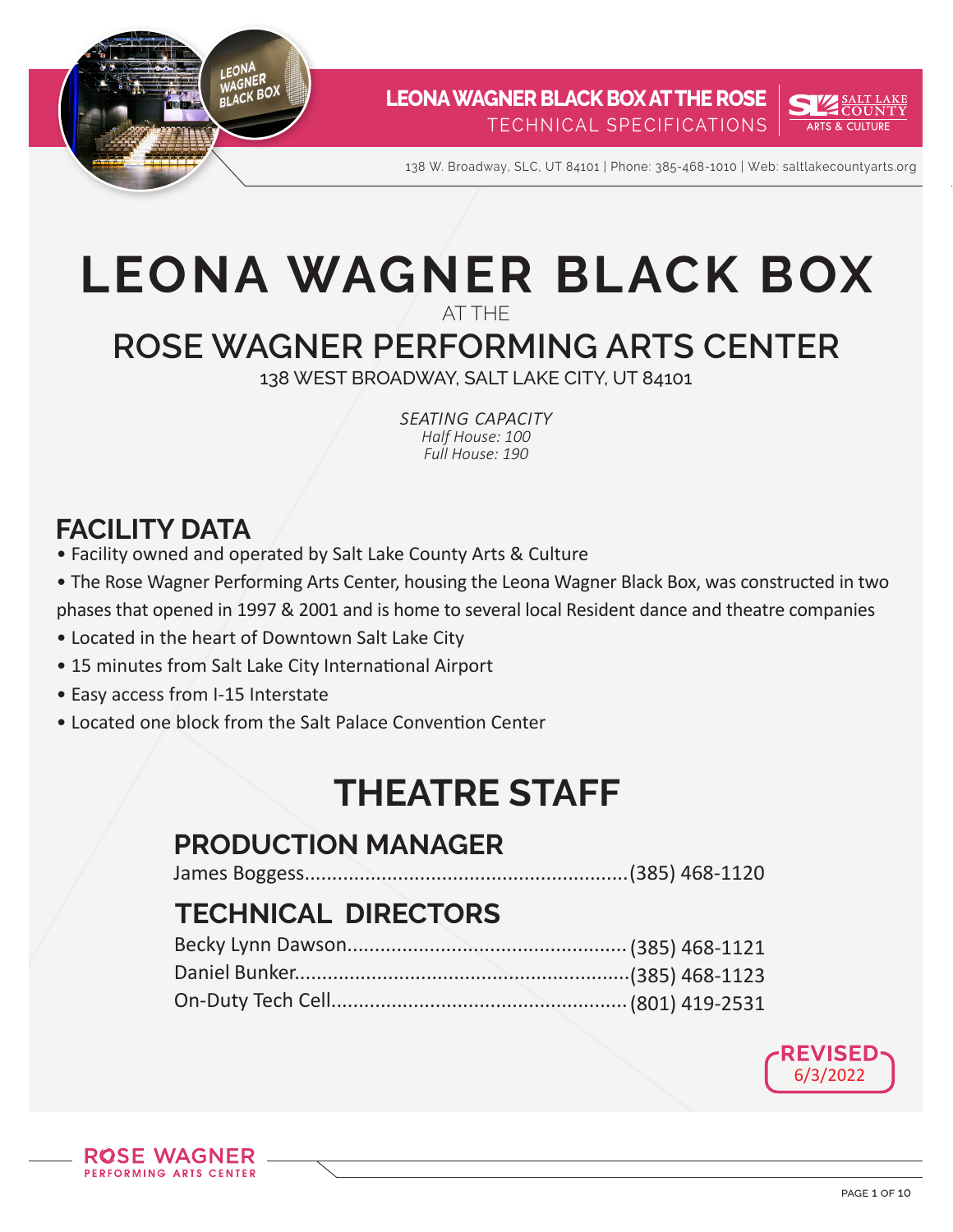



138 W. Broadway, SLC, UT 84101 | Phone: 385-468-1010 | Web: saltlakecountyarts.org

# **TABLE OF CONTENTS**

| DRESSING ROOMS & SUPPORT SPACES PAGE 9 |  |
|----------------------------------------|--|
|                                        |  |
|                                        |  |
| INTERNET CONNECTION SERVICES PAGE 10   |  |

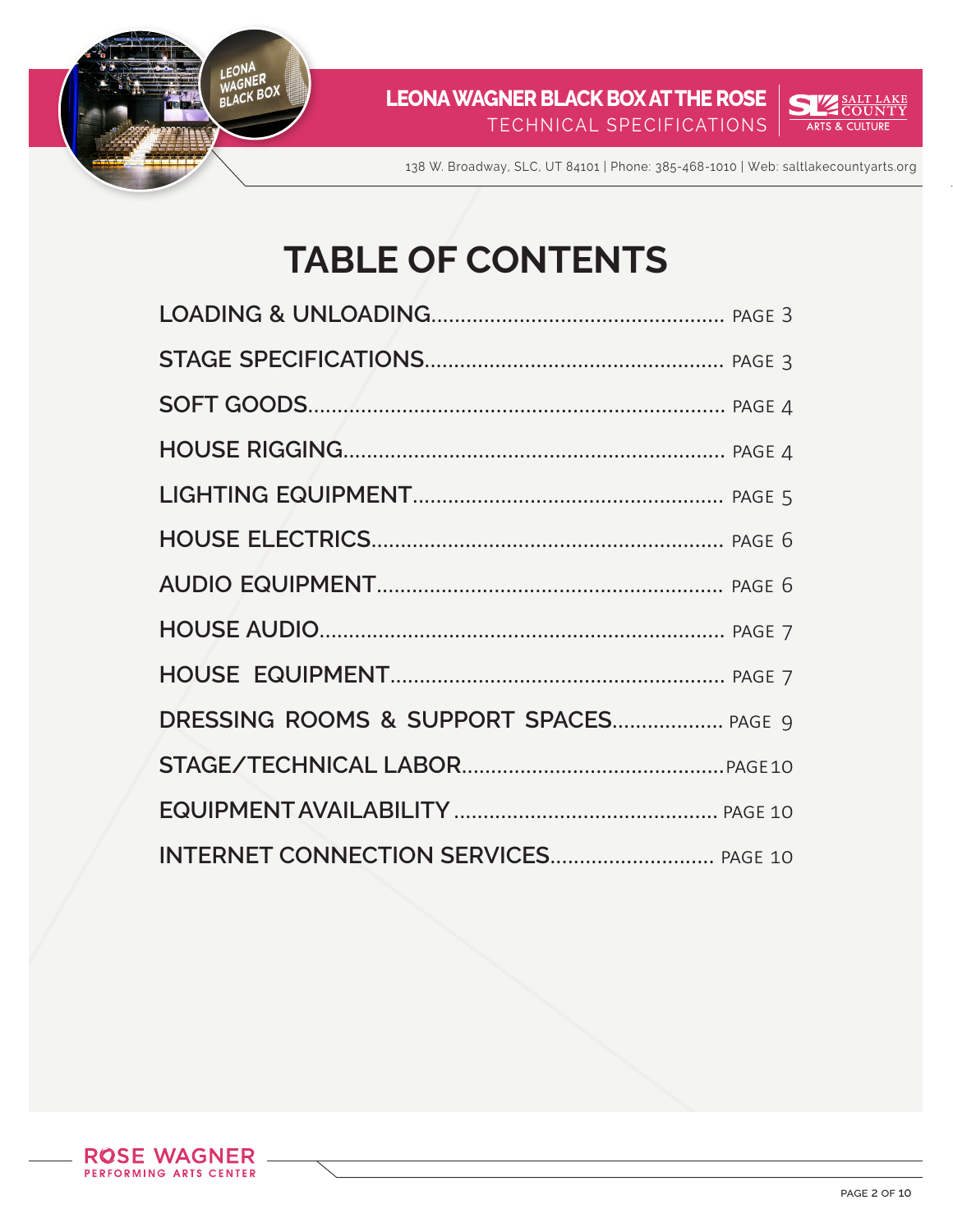



138 W. Broadway, SLC, UT 84101 | Phone: 385-468-1010 | Web: saltlakecountyarts.org

# **LOADING AND UNLOADING**

*Access to the theatre loading area is on 300 South, east of the main entrance. There are movable poles allowing for parking on the sidewalk.* 

| <b>TRUCK PARKING</b> | No on-site parking is available                                                                                                                                       |
|----------------------|-----------------------------------------------------------------------------------------------------------------------------------------------------------------------|
| <b>LOADING DOCK</b>  | Primary loading area 14" above street level<br>Ramp down from truck<br>Motor controlled roll up door, 9'9" high x 8'11" wide<br>Interior Doors: 7'7" high x 5'9" wide |
| <b>LOADING RAMP</b>  | 16' x 3'; 1,000 lbs. capacity                                                                                                                                         |
| <b>FORKLIFT</b>      | No forklift on site; Technical Director can assist with arrangements                                                                                                  |

#### **STAGE SPECIFICATIONS**

| <b>MAIN DRAPE</b>         | Solid Ocean blue. 100% fullness, 2 traveling panels<br>Operated manually from downstage right (21' x 20')                                                                                                                                                                       |
|---------------------------|---------------------------------------------------------------------------------------------------------------------------------------------------------------------------------------------------------------------------------------------------------------------------------|
| PERFORMANCE AREA          | Variable, depending on seating configuration                                                                                                                                                                                                                                    |
| <b>STAGE MEASUREMENTS</b> | Any rigging to grid or girders is by special arrangement only<br>Stage house floor to grid - 20'1"<br>Floor to ceiling girders - 25'2"                                                                                                                                          |
| <b>STAGE FLOOR</b>        | Some permanent obstructions - lighting booms, etc. Please advise if you require<br>lagging into the stage floor as there are no traps. Floor restoration required.<br>Total floor area with seating retracted- 59'10"W x 75'D<br>Maple over D'Anser Sprung floor, painted black |
| <b>SEATING UNIT</b>       | Hussey retractable seating unit<br>Operated by Technical Directors only                                                                                                                                                                                                         |
| <b>CONTROL BOOTH</b>      | Located behind and above seating unit<br>Access from outside house, 2nd floor                                                                                                                                                                                                   |
| <b>VIDEO MONITORS</b>     | Located in Green Room                                                                                                                                                                                                                                                           |

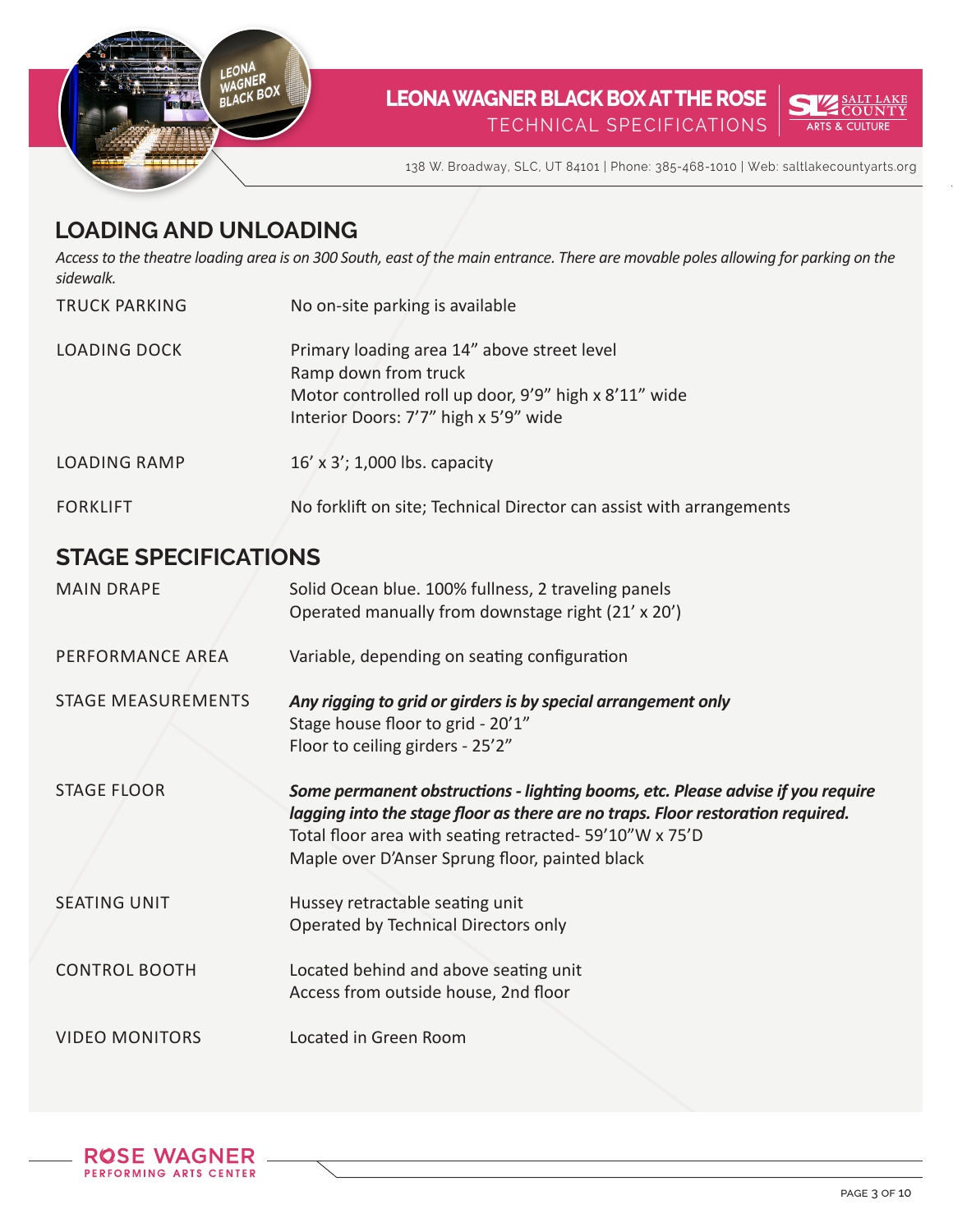



138 W. Broadway, SLC, UT 84101 | Phone: 385-468-1010 | Web: saltlakecountyarts.org

#### **SOFT GOODS**

*All Black Curtains are 21oz. velour, sewn flat with a pipe pocket at the bottom*

| <b>LEGS</b>            | (6) 10' x 20' sets                                                                                                                                                                                  |
|------------------------|-----------------------------------------------------------------------------------------------------------------------------------------------------------------------------------------------------|
| <b>TRAVELER PANELS</b> | Mid-stage $21' \times 20'$ set<br>16' upstage from main curtain<br>Manually operated, mid-stage right<br>Upstage 21' x 20' set<br>34' upstage from main curtain<br>Manually operated, upstage right |
| <b>SCRIMS</b>          | $(1)$ Black - 36' x 20'<br>(1) White - 36' x 20'                                                                                                                                                    |
| <b>CYC</b>             | $(1)$ White, Plastic - 32' x 20'<br>Also used as projection screen<br>(1) White Muslin Drop/Bounce - 32' x 20'                                                                                      |

## **HOUSE RIGGING**

*Additional documentation available from the Technical Director*

| <b>GRID HEIGHT</b>      | Stage floor to grid - 20'1"                                                                                                                           |
|-------------------------|-------------------------------------------------------------------------------------------------------------------------------------------------------|
| <b>LIGHTING GRID</b>    | Fixed, 1.5" Schedule 40 black pipe<br>Covers entire Black Box ceiling area<br>5' spacing stage left to stage right<br>6' spacing upstage to downstage |
| <b>SIDE LIGHT BOOMS</b> | Mounted to floor, 2' from offstage wall<br>(5) each per side<br>4', 12', 18', 24', 28' upstage of main curtain                                        |

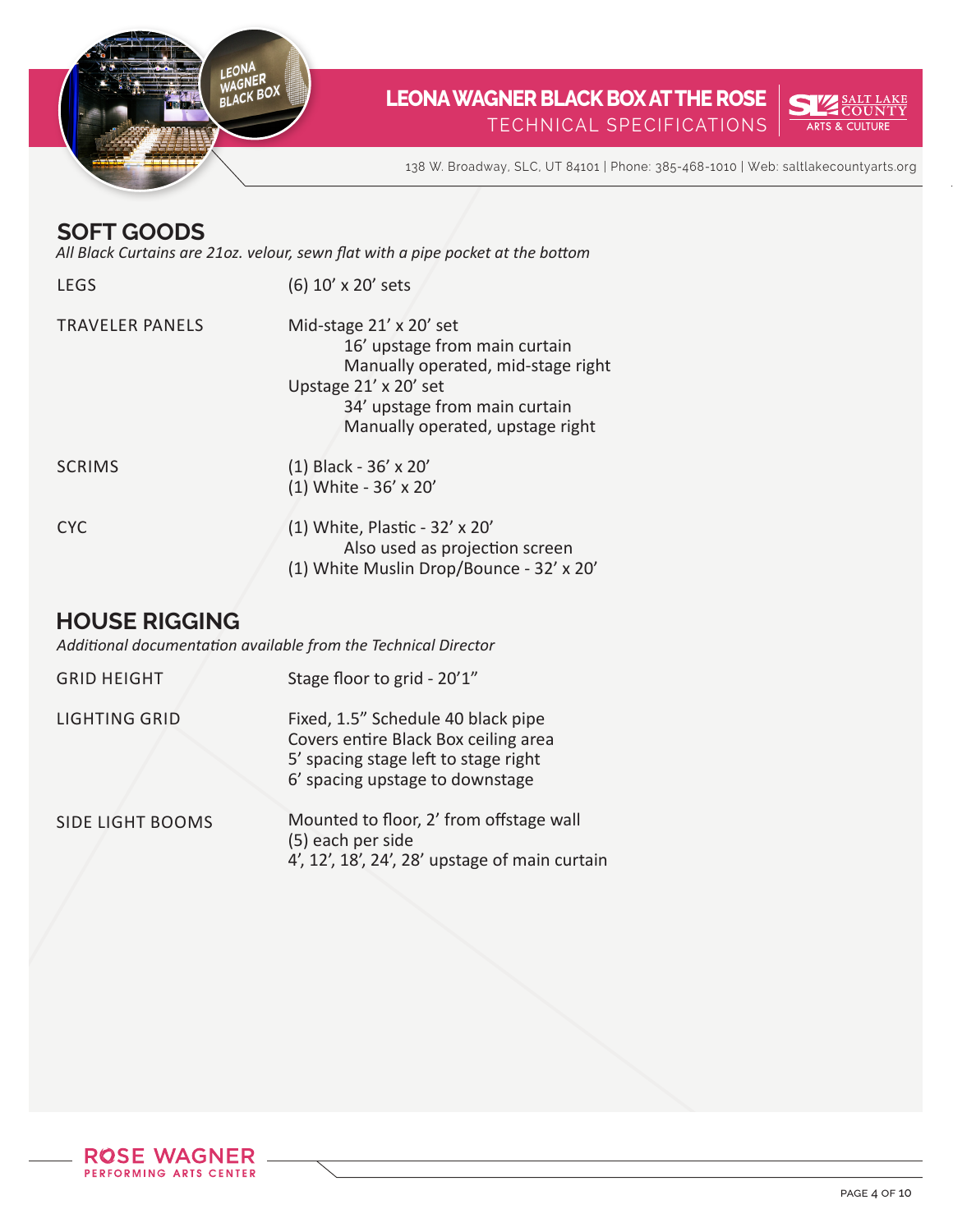



138 W. Broadway, SLC, UT 84101 | Phone: 385-468-1010 | Web: saltlakecountyarts.org

#### **LIGHTING EQUIPMENT**

*House is hung in a repertory plot. There are limited refocus options. Repertory plot must be restored at load out or additional charges will apply. Ask Technical Director for additional documentation*

LIGHTING CONSOLE ETC ION XE

FIXTURES:

Source 4 Par MFL

(18) Repertory plot

(12) ColorBlaze TRX 22 LED

ETC LED Selador Desire D40 Luster+

Cyc Lights and LED fixtures

Ellipsoidal

| (9) Repertory Plot<br>(6) Spare                              |
|--------------------------------------------------------------|
| 26 ° Source 4 Juniors- on side booms<br>(10) Repertory Plot  |
| 36 ° Source 4 Juniors- on side booms<br>(40) Repertory Plot  |
| 19° Source 4<br>(2) Repertory plot<br>(6) Spare              |
| 26° Source 4<br>(36) Repertory plot<br>(8) Spare             |
| 36° Source 4<br>(28) Repertory Plot                          |
| (6) Spare<br>50° Source 4<br>(2) Repertory plot<br>(4) Spare |
| SeaChangers<br>(6) Repertory plot                            |
| Source 4 PAR- full lens package<br>$(14)$ Spare              |
| Source 4 PARNel<br>$(12)$ Spare                              |
| (6) Zip Strips, shared with Studio Theatre                   |
|                                                              |

ALTMAN

FOLLOW SPOTS

None

**ROSE WAGNER** PERFORMING ARTS CENTER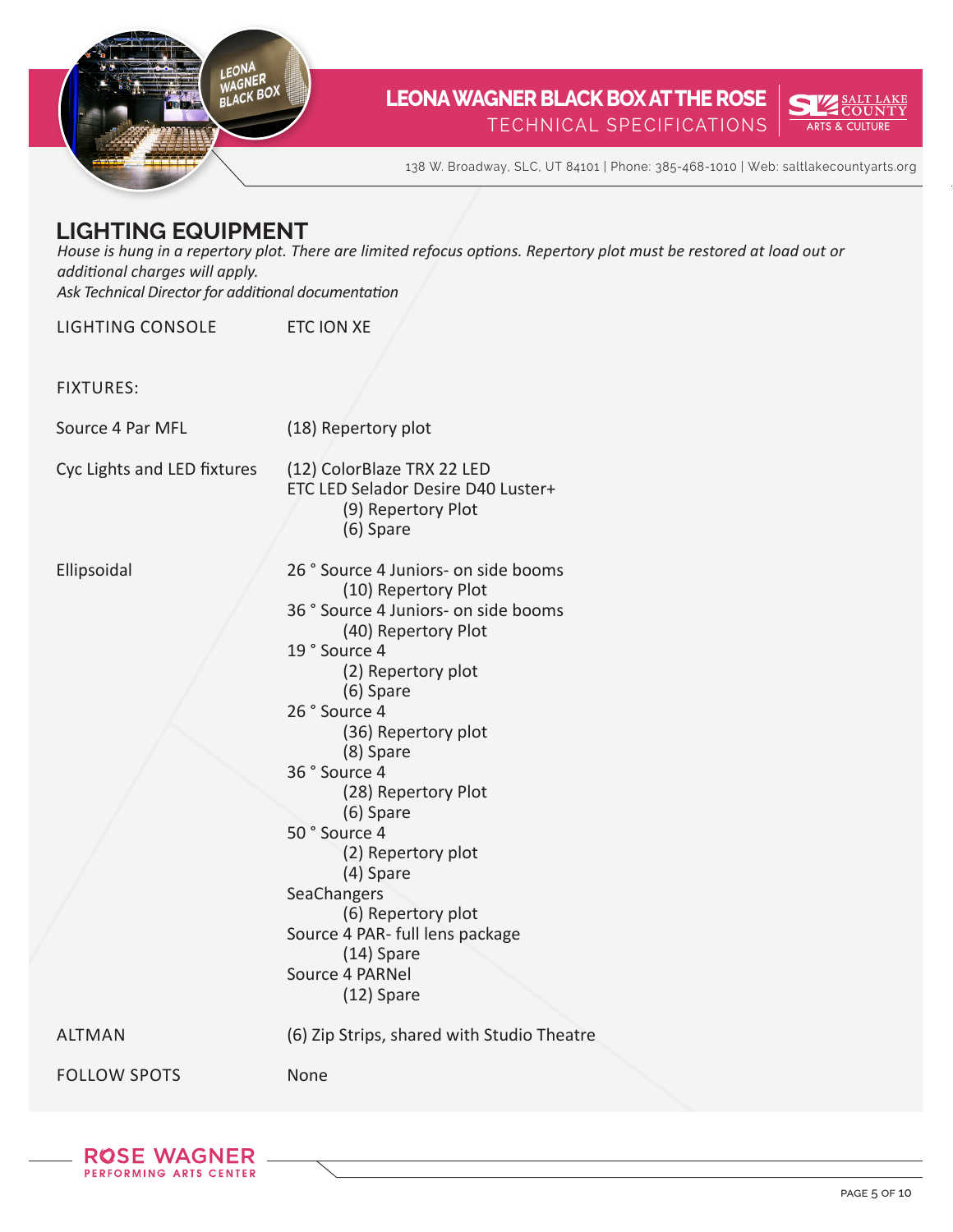



138 W. Broadway, SLC, UT 84101 | Phone: 385-468-1010 | Web: saltlakecountyarts.org

### **HOUSE ELECTRICS**

DIMMERS

140 ETC Sensor 3

**CIRCUITS** 

*All circuits are 3 pin stage connectors Raceways are hung above grid at 6' centers downstage to upstage* Circuits 1-36 FOH above seating Circuits 37-132 onstage Circuits 133-140 stage level raceway upstage

## **AUDIO EQUIPMENT**

Avid S3L

PLAYBACK

AUDIO CONSOLE

(2) Denon DN501C CD/Digital Media Players

SPEAKERS:

| Amps               | (3) QSC CMX 2000v<br>(3) QSC CMX 800v                                                                                                                                                                                                                                                                                |
|--------------------|----------------------------------------------------------------------------------------------------------------------------------------------------------------------------------------------------------------------------------------------------------------------------------------------------------------------|
| Main Array         | (12) QSC WL 2082i, 6 per side                                                                                                                                                                                                                                                                                        |
| Subwoofers         | $(2)$ QSC WL 118sw, 1 per side                                                                                                                                                                                                                                                                                       |
| Processing         | QSC Core 250i                                                                                                                                                                                                                                                                                                        |
| <b>Monitors</b>    | (4) QSC AP5122, 2 per side<br>Hung downstage on mid-stage left and right<br>(4) QSC KW122, 1,000w powered monitors                                                                                                                                                                                                   |
| <b>MICROPHONES</b> | <b>Shared with Jeanné Wagner Theatre and Studio Theatre</b><br>(4) Shure SM58<br>(3) Shure BETA 58A<br>(3) Shure SM87A<br>(2) Shure BETA 57A<br>(2) Shure SM58 wireless (frequency range: 470-616 MHz)<br>(2) Shure AD1 Bodypack Transmitter (frequency range: 470-616 MHz)<br>(2) Radial Engineering JDI Direct Box |

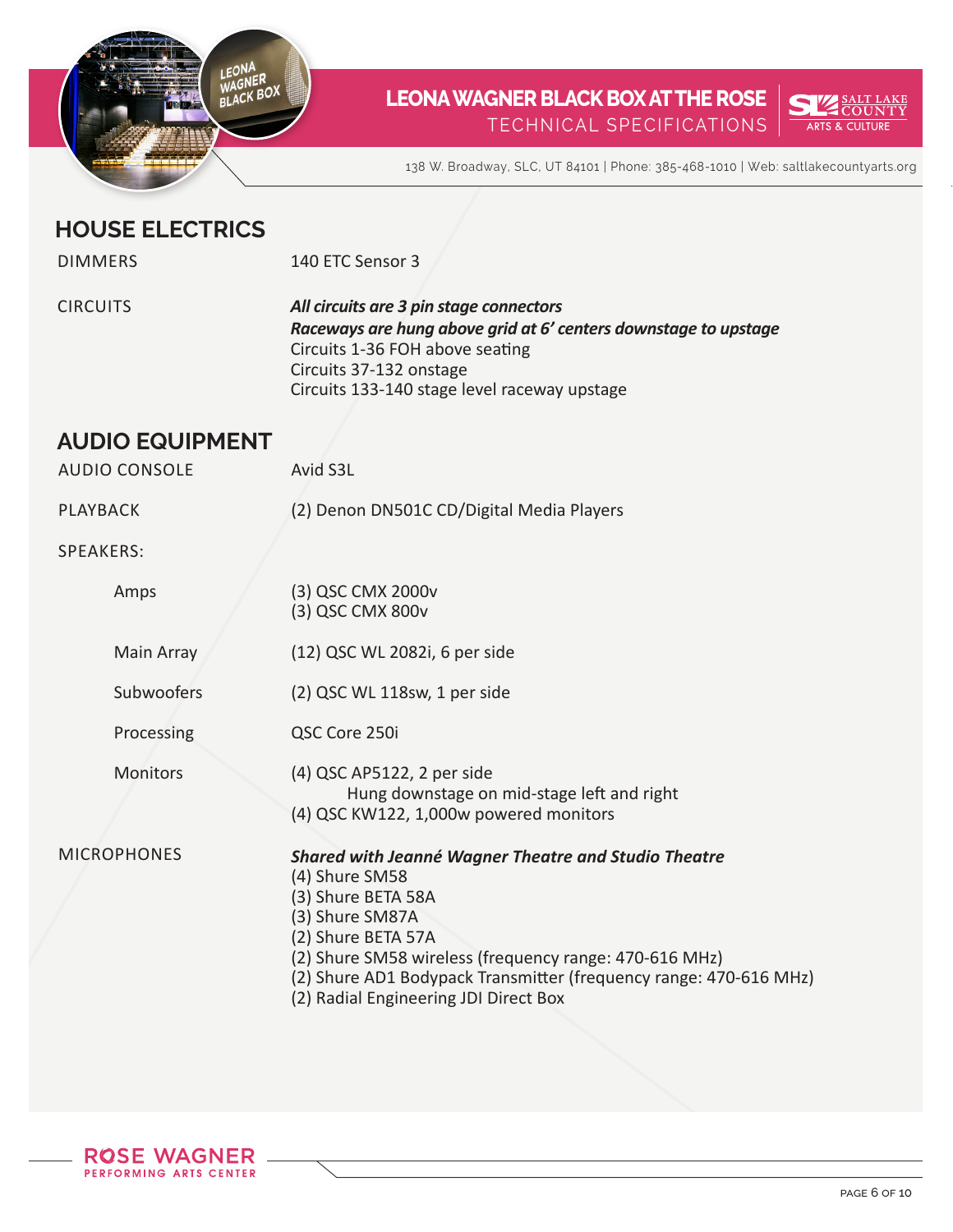



138 W. Broadway, SLC, UT 84101 | Phone: 385-468-1010 | Web: saltlakecountyarts.org

## **AUDIO EQUIPMENT CONT'D**

INTERCOM Hard-wired Clear-Com Locations: Control Booth, Stage Left and Stage Right (4) Single-channel belt packs

(4) Headsets

#### **HOUSE AUDIO**

SOUND BOOTH

Located in Control Booth behind and above seating unit

PORTABLE SOUND EQUIPMENT

(2) EAW 850J 3-Way Speakers (3) Crown Macro-Tech 2400 Amplifiers (2) XTA DP224 Loudspeaker Processors (4) EAW JF80 Full range Speakers (2) EAW FR153z Full Range Speakers (2) EAW SM122e Full Range Speakers (6) QSC KW 122 Speakers (2) Crown K2 Amplifiers (1) DBX 1231 EQ (1) DBX 131 EQ (1) DBX 231 EQ (1) PreSonus ACP88 Dynamics Processor (2) Alesis Multi Mix 10 Wireless (6) Ultimate Tripod Speaker Stands

PAGING

Available in Dressing Rooms and Green Room

#### **HOUSE EQUIPMENT**

*House equipment in this inventory is shared between Jeanné Wagner Theatre, Leona Wagner Black Box, and Studio Theatre.* 

| <b>PROJECTORS</b>        | <b>None</b>                                    |
|--------------------------|------------------------------------------------|
| <b>PROJECTION SCREEN</b> | <b>None</b>                                    |
| <b>PIANOS</b>            | (1) Sojin 9' Baby Grand<br>(1) Baldwin Upright |
| <b>ORCHESTRA SHELL</b>   | (12) Individual pieces, no ceiling piece       |

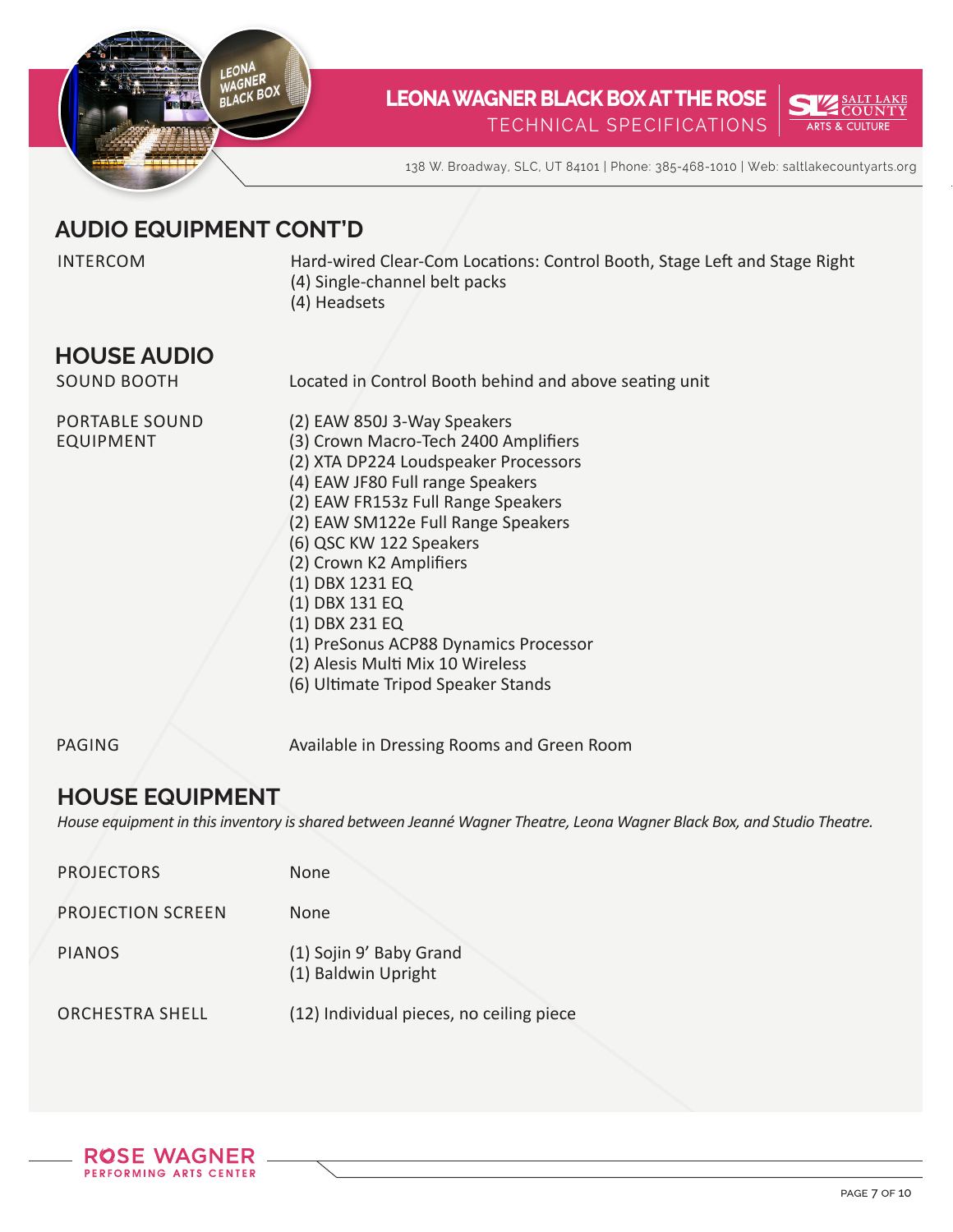



138 W. Broadway, SLC, UT 84101 | Phone: 385-468-1010 | Web: saltlakecountyarts.org

## **HOUSE EQUIPMENT CONT'D**

| <b>ORCHESTRA</b>         | (27) Music Stands<br>Music Stand Lights; limited availability                             |
|--------------------------|-------------------------------------------------------------------------------------------|
|                          | Musician Chairs (Banquet chairs may be used in lieu of musicians' chairs)                 |
| <b>LIFTS AND LADDERS</b> | (1) Genie AWP-25S lift<br>Shared with Studio Theatre                                      |
|                          | (1) Extension, 24'                                                                        |
|                          | $(1)$ A Frame, $6'$                                                                       |
|                          | (1) A Frame, 12'                                                                          |
| <b>PLATFORM RISERS</b>   | Legs from 8" to 36"                                                                       |
|                          | $(2)$ 4' x 4'<br>$(14)$ 4' x 8'                                                           |
|                          |                                                                                           |
| <b>DANCE FLOOR</b>       | Rosco Studio Floor<br>44' wide x 36' deep- (7) Panels                                     |
|                          |                                                                                           |
| <b>EASELS</b>            | $(9)$ Black<br>(8) Blonde                                                                 |
|                          |                                                                                           |
| <b>STANCHIONS</b>        | (13) Nickle                                                                               |
| <b>LECTERNS</b>          | (2) Rose Emblem                                                                           |
|                          | (2) Plexiglas                                                                             |
| <b>PODIUM</b>            | (1) Carpeted, 8"                                                                          |
| <b>TABLES</b>            | (5) 6' Seminar (18' x 6')                                                                 |
|                          | (1) 8' Seminar (18" x 8')<br>(7) 4' Banquet                                               |
|                          | (5) 6' Banquet                                                                            |
|                          | (35) 8' Banquet                                                                           |
|                          | (24) 60" Round<br>(22) Cocktail rounds, adjustable height                                 |
|                          |                                                                                           |
| <b>CHAIRS</b>            | (200) Formal "Rose Room"<br>(100) Red and black Folding                                   |
|                          |                                                                                           |
| <b>LINENS</b>            | Not available for food service<br>Available for most table sizes, cleaning fees may apply |
|                          |                                                                                           |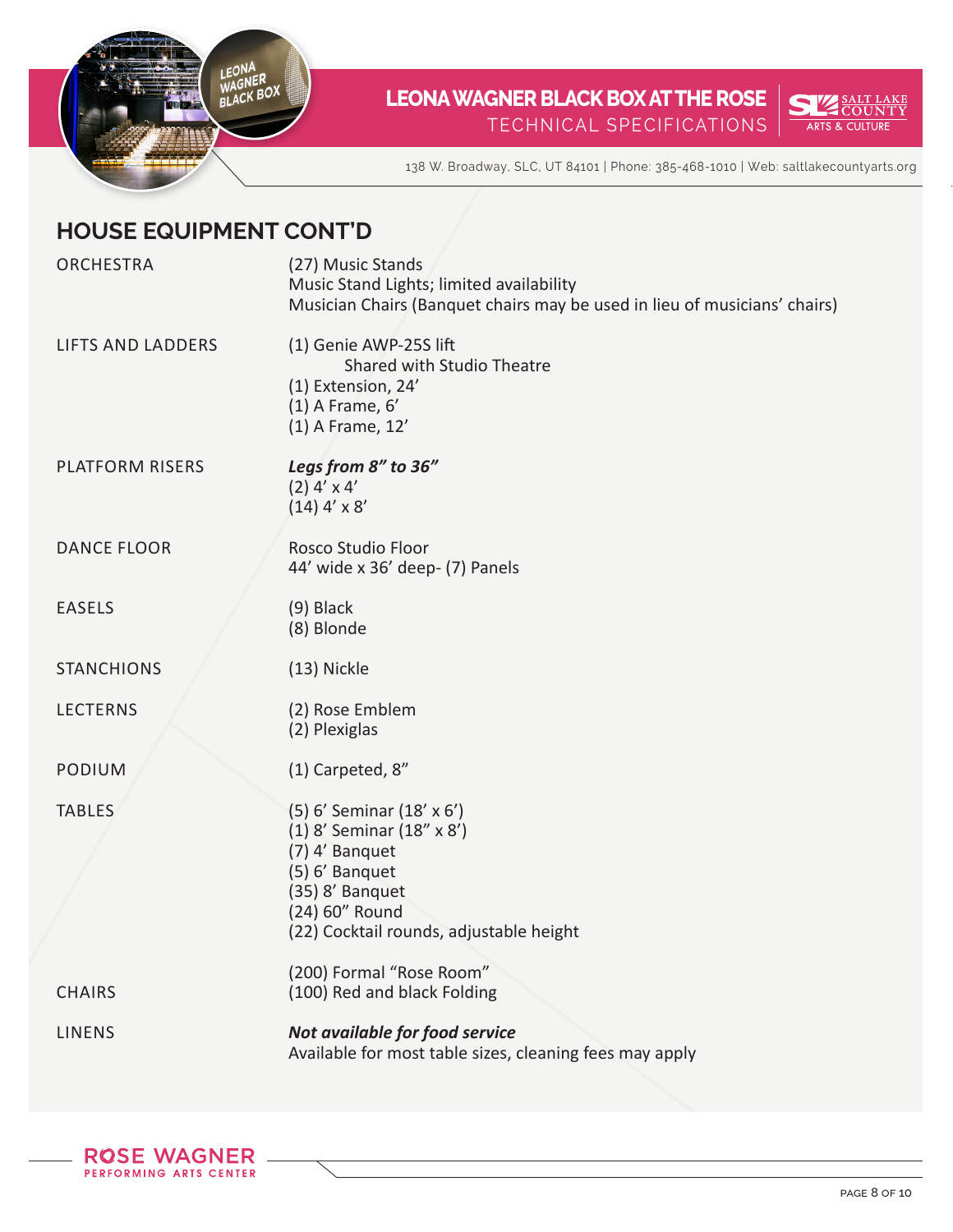



138 W. Broadway, SLC, UT 84101 | Phone: 385-468-1010 | Web: saltlakecountyarts.org

## **DRESSING ROOMS & SUPPORT SPACES**

*Each dressing room has shower, toilet, wardrobe rack, convenience outlets, lighted make-up mirrors, lockers, and stage audio monitors. Steamers and irons available upon request.*

WOMEN'S

MEN'S

(1) Make-up station, 2 chairs (4) Sinks with lighted mirror (28) Lockers (2) Standard commodes (1) ADA commode (2) Standard showers (1) ADA shower (2) Benches (1) Make-up station, 2 chairs (3) Sinks with lighted mirror (24) Lockers (2) Urinals (1) ADA commode (2) Standard showers (1) ADA shower (1) Bench Located off the stage left hall Stage audio monitor Kitchen includes microwave, refrigerator, sink Shared with Studio Theatre *Available for separate rental*

GREEN ROOM (12' X 22')

REHEARSAL STUDIOS

*Include dance mirrors, ballet barres, and Harlequin dance floors*  Mezzanine Studio (46'5" x 36'10") West Studio (42'5" x 53') Studio A (40'6" x 31') Studio B (40'6" x 33'10") Combined Studio A/B (60'10" x 40'6") Separated by removable wall Upright piano available